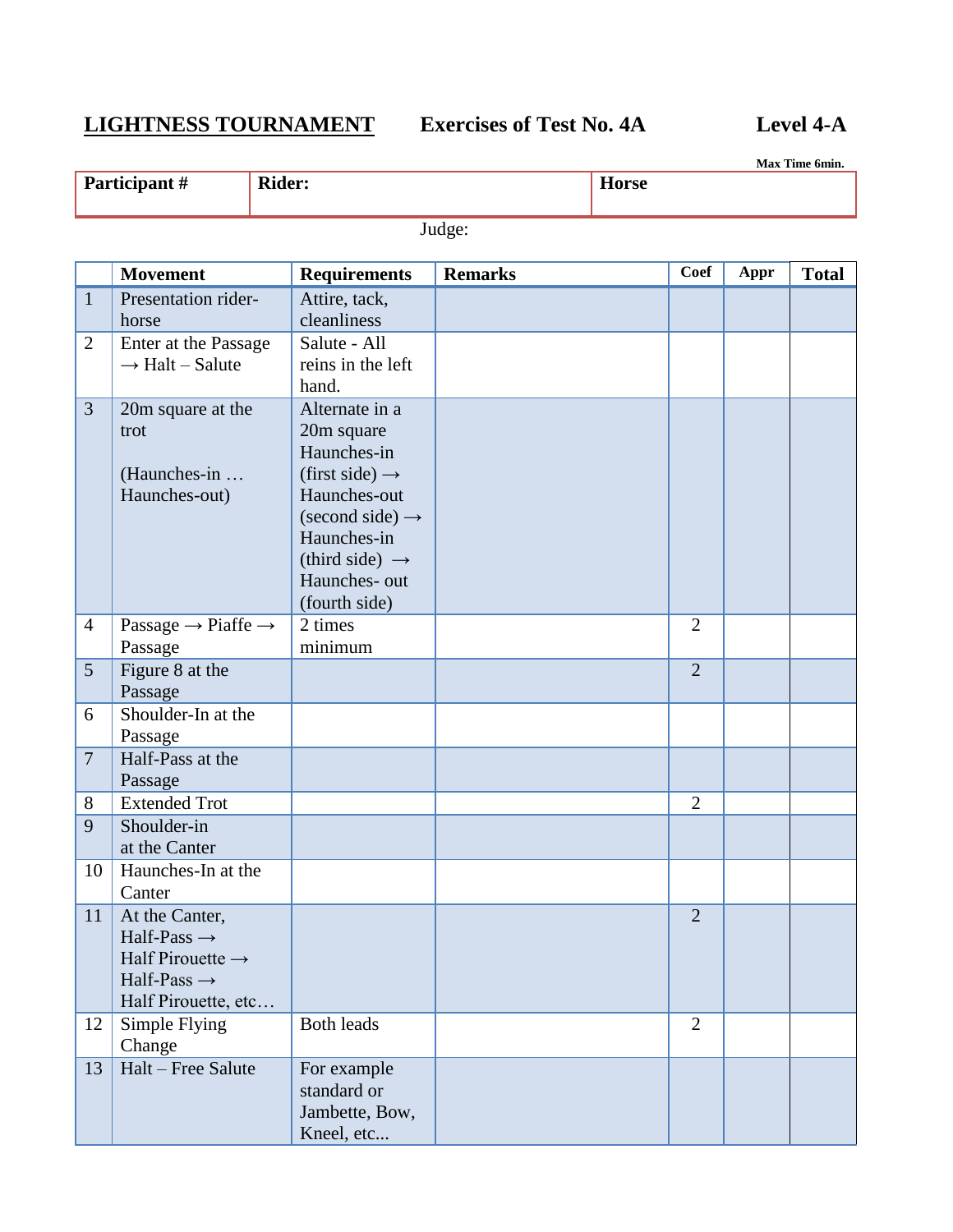| 14 | Exit the arena at the<br>Passage | All reins in the<br>left hand |              |     |   |  |
|----|----------------------------------|-------------------------------|--------------|-----|---|--|
|    |                                  |                               |              | -   | - |  |
|    |                                  |                               | <b>Total</b> | 190 | - |  |

| <b>Technical Composition</b>                                             | Coef           | Appr | <b>Total</b> |
|--------------------------------------------------------------------------|----------------|------|--------------|
| Trot (Collection, regularity, cadence, balance, elasticity)              |                |      |              |
| Piaffe (Collection, impulsion, regularity, cadence, balance, lightness)  |                |      |              |
| Passage (Collection, impulsion, regularity, cadence, balance, lightness) | $\overline{2}$ |      |              |
| Canter (Collection, impulsion, regularity, cadence, balance, lightness)  | $\overline{2}$ |      |              |
| Impulsion and regularity of the horse                                    | $\overline{2}$ |      |              |
| Submission and enjoyment of the horse                                    | 2              |      |              |
| Balance and lightness of the horse                                       | 3              |      |              |
| Self carriage                                                            | 3              |      |              |
| Lightness and discretion of the rider's aids                             | 3              |      |              |
| Descent of aids                                                          | 3              |      |              |
|                                                                          | 220            |      |              |
| <b>Total</b>                                                             |                |      |              |

| <b>Artistic Presentation</b>                      | Coef | Appr | <b>Total</b> |
|---------------------------------------------------|------|------|--------------|
| Rhythm, selection of the music                    | 3    |      |              |
| Interpretation of the music                       | 3    |      |              |
| Choreography and use of the arena.                | 3    |      |              |
| Degree of difficulty                              | 3    |      |              |
| Harmony and grace between the rider and the horse | 3    |      |              |
|                                                   |      |      |              |
|                                                   | 150  |      |              |
| <b>Total</b>                                      |      |      |              |

| <b>Grand Total</b>           | Total |
|------------------------------|-------|
| <b>Movements</b>             |       |
| <b>Technical Composition</b> |       |
| <b>Artistic Presentation</b> |       |
| <b>Grand Total</b>           |       |

To be deducted / Penalty First error: 1 % from the 100% to be deducted from the total obtained  $1\%$ Second error: 2 % from the 100% to be deducted from the total obtained 2% Third error: Disqualification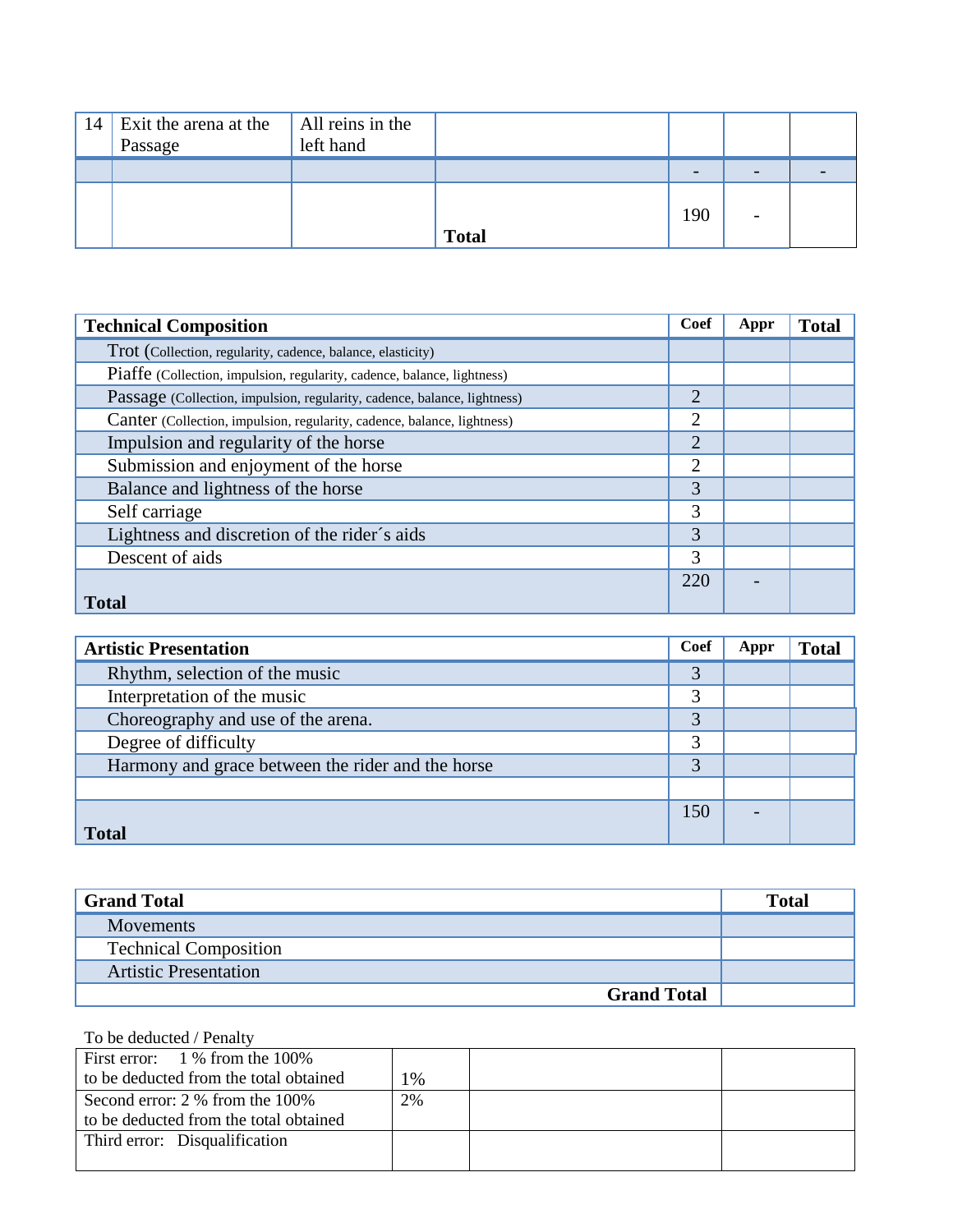| <b>Grand Total</b> | $\overline{\mathbf{x}}$    |     |          | $\begin{bmatrix} \div \end{bmatrix}$ (max test 1) $\begin{bmatrix} \bot \end{bmatrix}$ |     |  |
|--------------------|----------------------------|-----|----------|----------------------------------------------------------------------------------------|-----|--|
|                    | $\sim$ $\sim$<br>$\Lambda$ | 100 | <u>—</u> | 560                                                                                    | $=$ |  |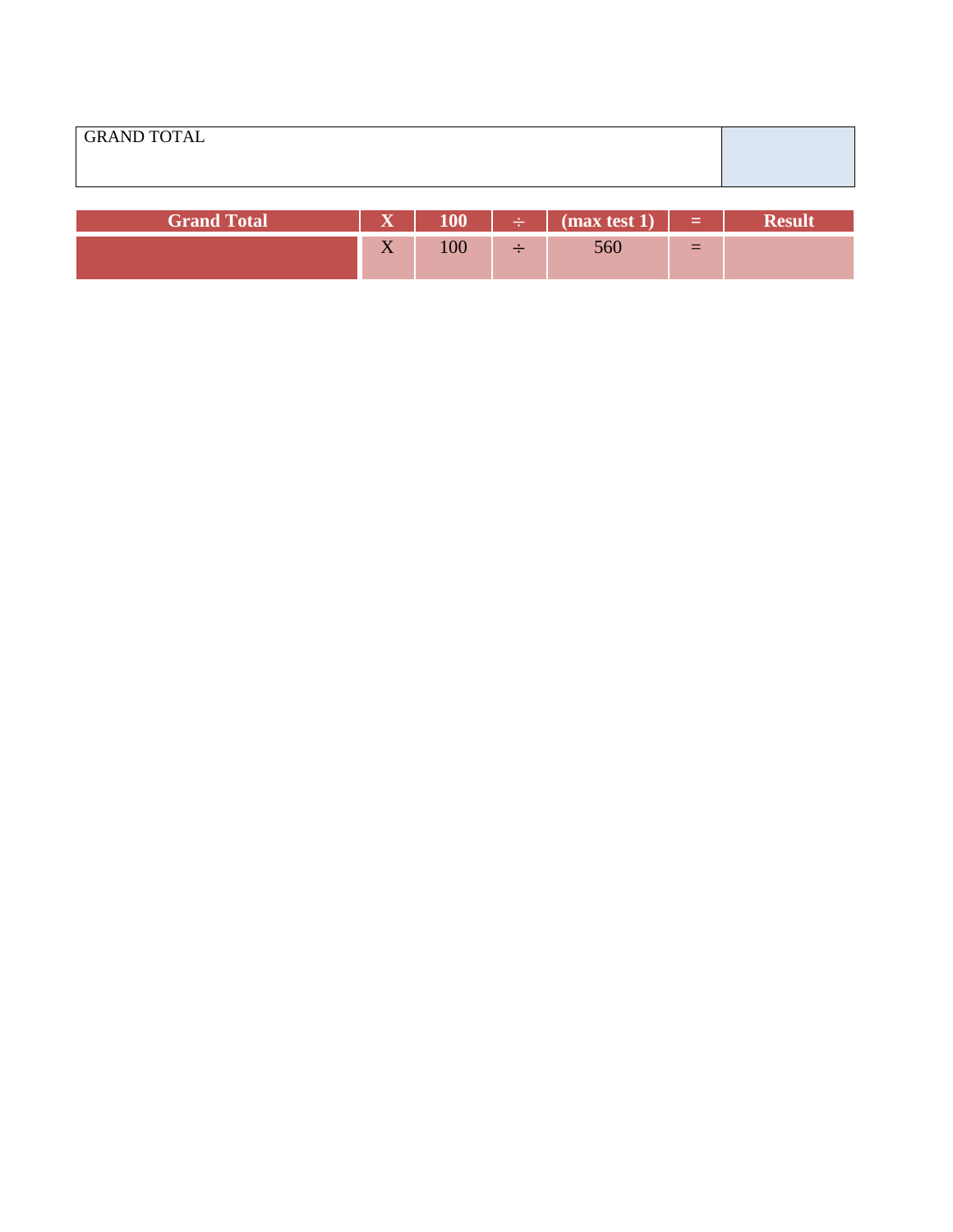## **LIGHTNESS TOURNAMENT Exercises of Test No. 4B Level 4-B**

|                 |                                                              |                                                                                                                                                                                                                               |                |                |      | Max Time 6min. |
|-----------------|--------------------------------------------------------------|-------------------------------------------------------------------------------------------------------------------------------------------------------------------------------------------------------------------------------|----------------|----------------|------|----------------|
|                 | Participant#                                                 | <b>Rider:</b>                                                                                                                                                                                                                 | <b>Horse</b>   |                |      |                |
|                 |                                                              |                                                                                                                                                                                                                               | Judge:         |                |      |                |
|                 | <b>Movement</b>                                              | <b>Requirements</b>                                                                                                                                                                                                           | <b>Remarks</b> | <b>Coef</b>    | Appr | <b>Total</b>   |
| $\mathbf{1}$    | Presentation rider-<br>horse                                 | Attire, tack,<br>cleanliness                                                                                                                                                                                                  |                |                |      |                |
| $\overline{2}$  | Enter at the Passage<br>$\rightarrow$ Halt – Salute          | Salute - All<br>reins in the left<br>hand.                                                                                                                                                                                    |                |                |      |                |
| $\overline{3}$  | 20m square at the<br>Passage<br>(Shoulder-in<br>Haunches-in) | Alternate at the<br>Passage in a<br>20m square<br>Shoulder-in<br>(first side) $\rightarrow$<br>Haunches-in<br>$\text{(second side)} \rightarrow$<br>Shoulder-in<br>(third side) $\rightarrow$<br>Haunches-in<br>(fourth side) |                | $\overline{2}$ |      |                |
| $\overline{4}$  | Half-Pass at the<br>Passage                                  |                                                                                                                                                                                                                               |                |                |      |                |
| $5\overline{)}$ | Passage $\rightarrow$ Piaffe $\rightarrow$<br>Passage        | 2 times<br>minimum                                                                                                                                                                                                            |                | $\overline{2}$ |      |                |
| 6               | Pirouette in Piaffe                                          | <b>Both hands</b>                                                                                                                                                                                                             |                |                |      |                |
| $\overline{7}$  | <b>Extended Trot</b>                                         |                                                                                                                                                                                                                               |                |                |      |                |
| 8               | At X, flying change,<br>no reins in hand                     | At the canter,<br>drop the reins,<br>flying change at<br>X, pick-up the                                                                                                                                                       |                | $\overline{2}$ |      |                |

reins only after the flying change

 $\rightarrow$  quick halt  $\rightarrow$  half turn on the haunches  $\rightarrow$  immediate canter same lead, etc…

9 Full Pass in Canter

10 Passade in Canter Fast Canter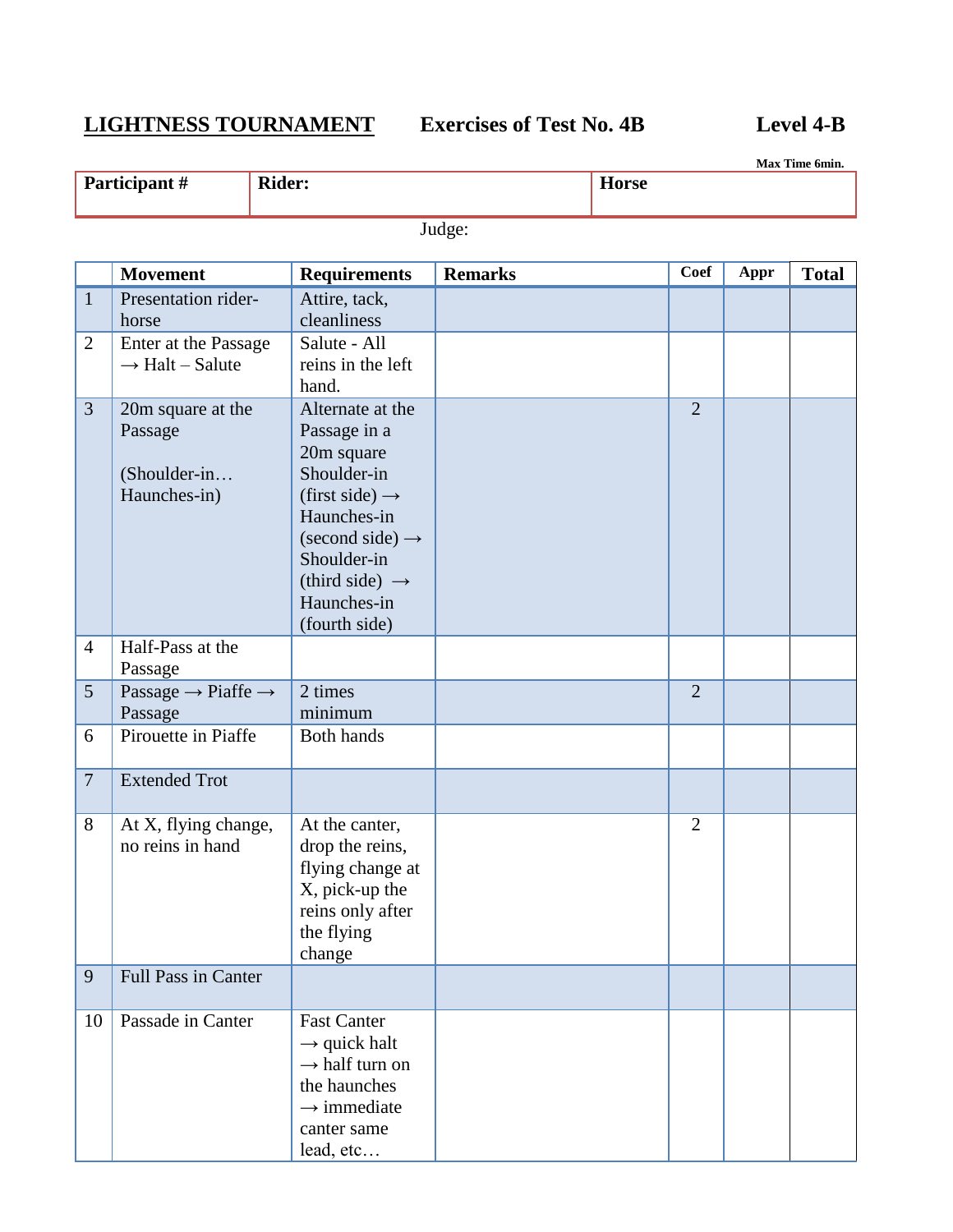|    |                                   | <b>OR</b><br><b>Fast Canter</b><br>$\rightarrow$ quick slow-<br>down<br>$\rightarrow$ half pirouette<br>in canter<br>$\rightarrow$ immediate<br>canter same<br>lead, etc |              |                          |  |
|----|-----------------------------------|--------------------------------------------------------------------------------------------------------------------------------------------------------------------------|--------------|--------------------------|--|
| 11 | Pirouette in Canter               | On both hands                                                                                                                                                            |              |                          |  |
| 12 | Flying changes in a<br>circle     | 2 flying changes<br>minimum per<br>circle                                                                                                                                |              | $\overline{2}$           |  |
| 13 | Flying changes every<br>4 strides | 4 flying changes<br>minimum                                                                                                                                              |              | $\overline{2}$           |  |
| 14 | Halt - Free Salute                | Jambette, Bow,<br>or Kneel,                                                                                                                                              |              |                          |  |
| 15 | Exit the arena at the<br>Passage  | All reins in the<br>left hand                                                                                                                                            |              |                          |  |
|    |                                   |                                                                                                                                                                          |              | $\overline{\phantom{0}}$ |  |
|    |                                   |                                                                                                                                                                          | <b>Total</b> | 200                      |  |

| <b>Technical Composition</b>                                             | Coef           | Appr | <b>Total</b> |
|--------------------------------------------------------------------------|----------------|------|--------------|
| Trot (Collection, regularity, cadence, balance, elasticity)              |                |      |              |
| Piaffe (Collection, impulsion, regularity, cadence, balance, lightness)  | $\overline{2}$ |      |              |
| Passage (Collection, impulsion, regularity, cadence, balance, lightness) | $\overline{2}$ |      |              |
| Canter (Collection, impulsion, regularity, cadence, balance, lightness)  | $\overline{2}$ |      |              |
| Impulsion and regularity of the horse                                    | $\overline{2}$ |      |              |
| Submission and enjoyment of the horse                                    | 3              |      |              |
| Balance and lightness of the horse                                       | 3              |      |              |
| Self carriage                                                            | 3              |      |              |
| Lightness and discretion of the rider's aids                             | 3              |      |              |
| Descent of aids                                                          | 3              |      |              |
|                                                                          | 240            |      |              |
| <b>Total</b>                                                             |                |      |              |